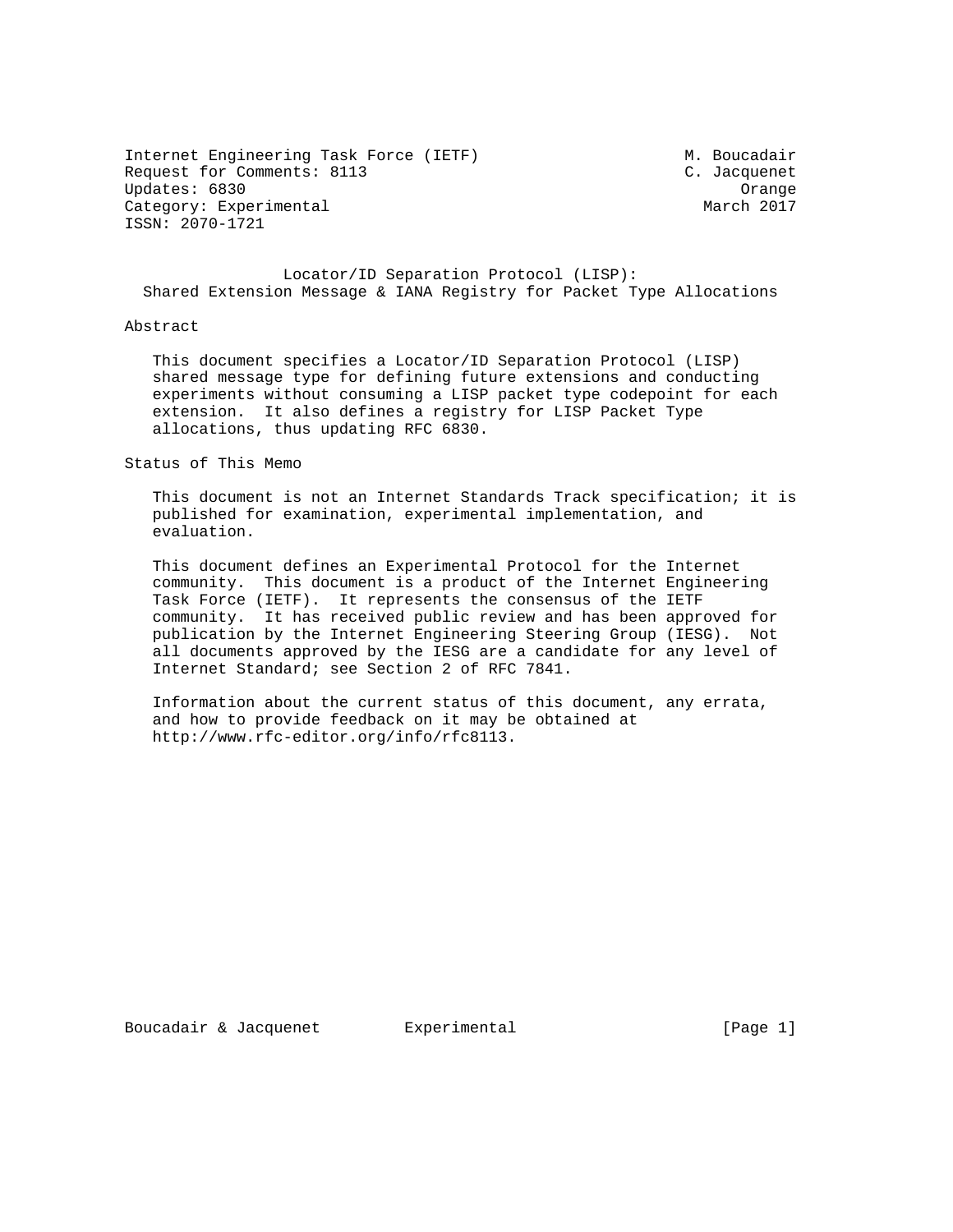#### Copyright Notice

 Copyright (c) 2017 IETF Trust and the persons identified as the document authors. All rights reserved.

 This document is subject to BCP 78 and the IETF Trust's Legal Provisions Relating to IETF Documents (http://trustee.ietf.org/license-info) in effect on the date of publication of this document. Please review these documents carefully, as they describe your rights and restrictions with respect to this document. Code Components extracted from this document must include Simplified BSD License text as described in Section 4.e of the Trust Legal Provisions and are provided without warranty as described in the Simplified BSD License.

Table of Contents

|                | Introduction $\ldots \ldots \ldots \ldots \ldots \ldots \ldots \ldots$ |  |  |  |  |  |  |  |  |  |  |  |  | $\overline{\phantom{0}}$ 2 |
|----------------|------------------------------------------------------------------------|--|--|--|--|--|--|--|--|--|--|--|--|----------------------------|
|                |                                                                        |  |  |  |  |  |  |  |  |  |  |  |  | $\overline{\phantom{a}}$ 3 |
|                | 3. LISP Shared Extension Message Type                                  |  |  |  |  |  |  |  |  |  |  |  |  | $\overline{\phantom{a}}$ 3 |
| 4 <sub>1</sub> |                                                                        |  |  |  |  |  |  |  |  |  |  |  |  | $\overline{\phantom{a}}$   |
|                |                                                                        |  |  |  |  |  |  |  |  |  |  |  |  | $\overline{4}$             |
|                |                                                                        |  |  |  |  |  |  |  |  |  |  |  |  | $\overline{4}$             |
|                |                                                                        |  |  |  |  |  |  |  |  |  |  |  |  | $\overline{4}$             |
|                |                                                                        |  |  |  |  |  |  |  |  |  |  |  |  |                            |
|                | 6.1. Normative References                                              |  |  |  |  |  |  |  |  |  |  |  |  | - 5                        |
|                |                                                                        |  |  |  |  |  |  |  |  |  |  |  |  | - 5                        |
|                |                                                                        |  |  |  |  |  |  |  |  |  |  |  |  | - 6                        |
|                |                                                                        |  |  |  |  |  |  |  |  |  |  |  |  | 6                          |
|                |                                                                        |  |  |  |  |  |  |  |  |  |  |  |  |                            |

### 1. Introduction

 The Locator/ID Separation Protocol (LISP) base specification, [RFC6830], defines a set of primitives that are identified with a packet type code. Several extensions have been proposed to add more LISP functionalities. For example, new message types are proposed in [LISP-DDT], [LISP-MN-EXT], [LISP-BULK], [NAT-LISP], or [LISP-SUBSCRIBE]. It is expected that additional LISP extensions will be proposed in the future.

 In order to ease the tracking of LISP message types, this document proposes to create a "LISP Packet Types" IANA registry (see Section 5).

 Because of the limited type space [RFC6830] and the need to conduct experiments to assess new LISP extensions, this document specifies a shared LISP extension message type and proposes a procedure for registering LISP shared extension sub-types (see Section 3).

Boucadair & Jacquenet Experimental Foucadair & Jacquenet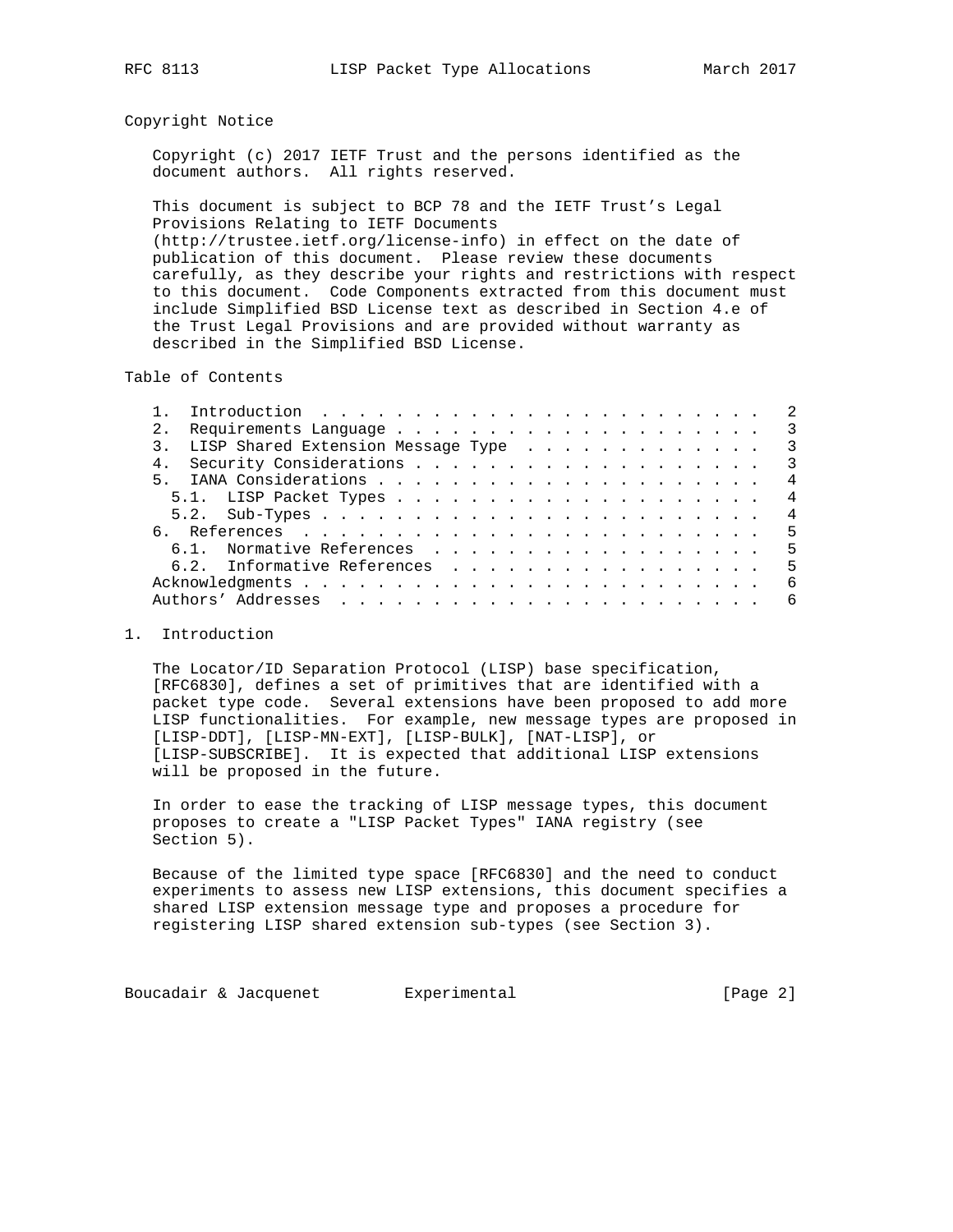Concretely, one single LISP message type code is dedicated to future LISP extensions; sub-types are used to uniquely identify a given LISP extension making use of the shared LISP extension message type. These identifiers are selected by the  $author(s)$  of the corresponding LISP specification that introduces a new LISP extension message type.

2. Requirements Language

 The key words "MUST", "MUST NOT", "REQUIRED", "SHALL", "SHALL NOT", "SHOULD", "SHOULD NOT", "RECOMMENDED", "MAY", and "OPTIONAL" in this document are to be interpreted as described in [RFC2119].

3. LISP Shared Extension Message Type

 Figure 1 depicts the common format of the LISP shared extension message. The type field MUST be set to 15 (see Section 5).

|                   |          | 0 1 2 3 4 5 6 7 8 9 0 1 2 3 4 5 6 7 8 9 0 1 2 3 4 5 6 7 8 9 0 1 |  |  |  |  |  |  |  |  |
|-------------------|----------|-----------------------------------------------------------------|--|--|--|--|--|--|--|--|
|                   |          |                                                                 |  |  |  |  |  |  |  |  |
| $ {\rm Type=15} $ | Sub-type | extension-specific                                              |  |  |  |  |  |  |  |  |
|                   |          |                                                                 |  |  |  |  |  |  |  |  |
|                   |          | extension-specific                                              |  |  |  |  |  |  |  |  |
|                   |          |                                                                 |  |  |  |  |  |  |  |  |
|                   |          |                                                                 |  |  |  |  |  |  |  |  |

Figure 1: LISP Shared Extension Message Type

 The "Sub-type" field conveys a unique identifier that MUST be registered with IANA (see Section 5.2).

 The exact structure of the 'extension-specific' portion of the message is specified in the corresponding specification document.

4. Security Considerations

 This document does not introduce any additional security issues other than those discussed in [RFC6830].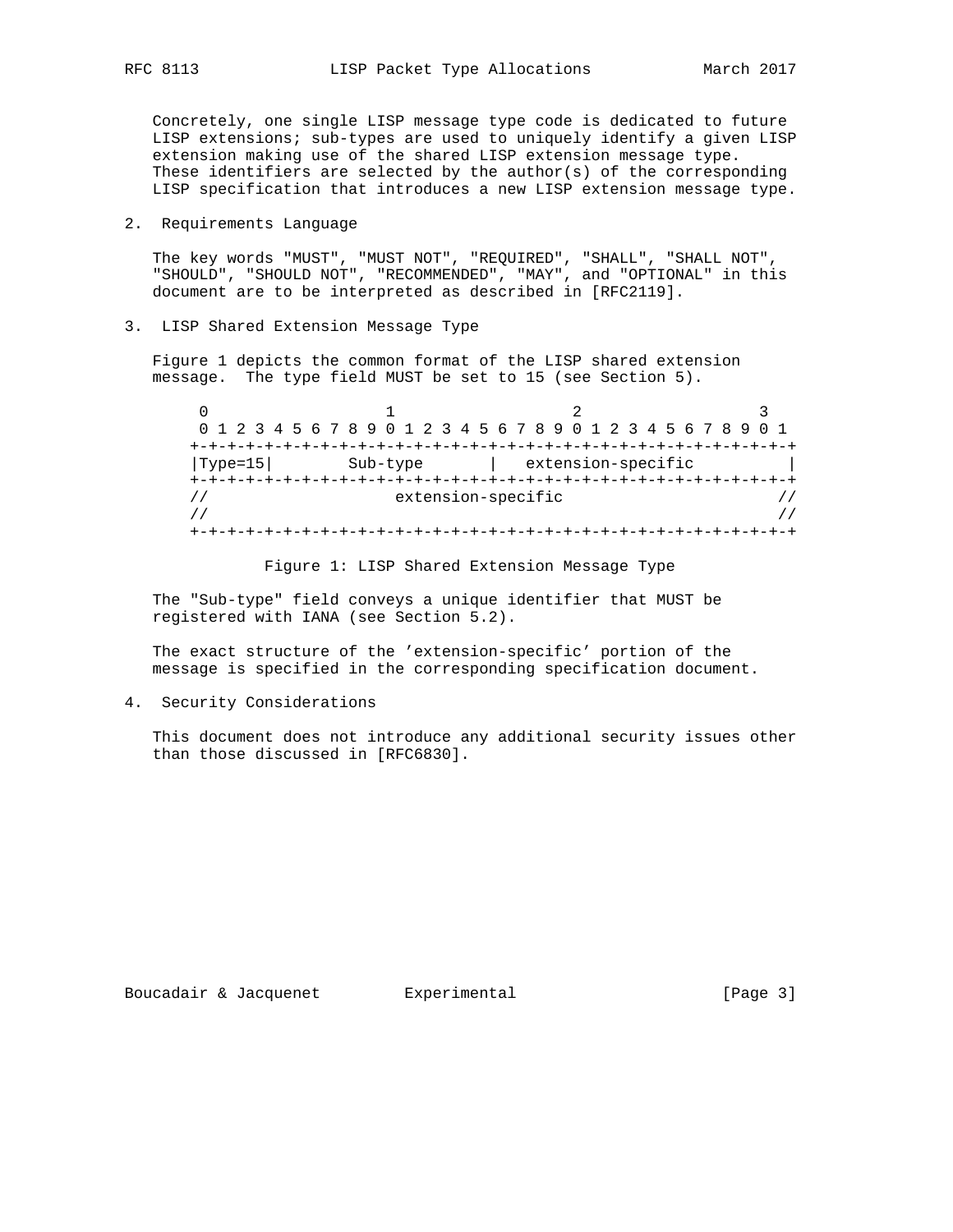# 5. IANA Considerations

5.1. LISP Packet Types

 IANA has created a new protocol registry for LISP Packet Types, numbered 0-15. The registry is initially populated with the following values:

| Message                           | Code | Reference |
|-----------------------------------|------|-----------|
| Reserved                          |      | [RFC6830] |
| LISP Map-Request                  |      | [RFC6830] |
| LISP Map-Reply                    | 2    | [RFC6830] |
| LISP Map-Register                 | 3    | [RFC6830] |
| LISP Map-Notify                   | 4    | [RFC6830] |
| LISP Encapsulated Control Message | 8    | [RFC6830] |
| LISP Shared Extension Message     | 15   | [RFC8113] |

 The values in the ranges 5-7 and 9-14 can be assigned via Standards Action [RFC5226]. Documents that request for a new LISP packet type may indicate a preferred value in the corresponding IANA sections.

#### 5.2. Sub-Types

 IANA has created the "LISP Shared Extension Message Type Sub-types" registry. No initial values are assigned at the creation of the registry; (0-4095) are available for future assignments.

 The values in the range 0-1023 are assigned via Standards Action. This range is provisioned to anticipate, in particular, the exhaustion of the LISP Packet types.

 The values in the range 1024-4095 are assigned on a First Come, First Served (FCFS) basis. The registration procedure should provide IANA with the desired codepoint and a point of contact; providing a short description (together with an acronym, if relevant) of the foreseen usage of the extension message is also encouraged.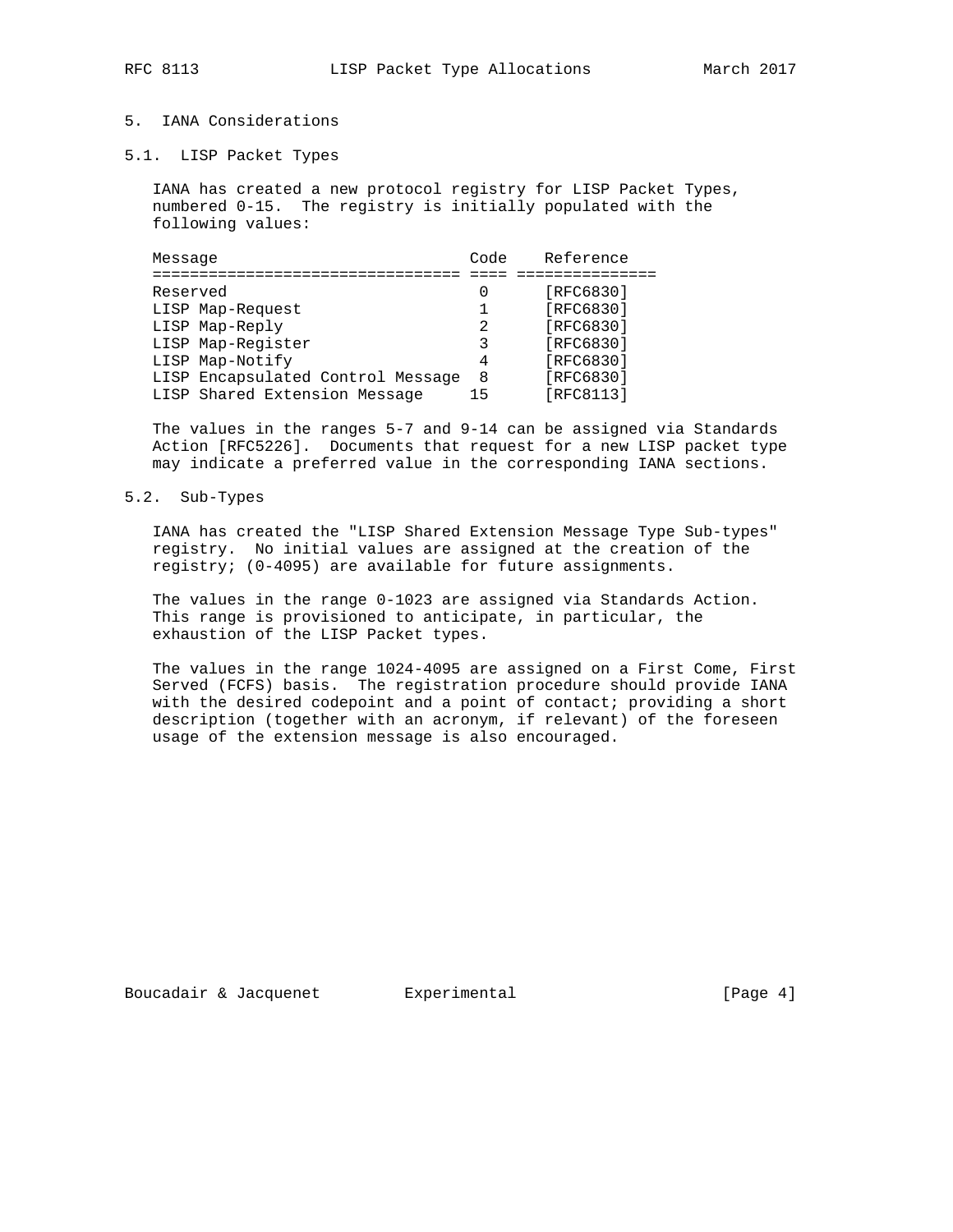# 6. References

- 6.1. Normative References
	- [RFC2119] Bradner, S., "Key words for use in RFCs to Indicate Requirement Levels", BCP 14, RFC 2119, DOI 10.17487/RFC2119, March 1997, <http://www.rfc-editor.org/info/rfc2119>.
	- [RFC5226] Narten, T. and H. Alvestrand, "Guidelines for Writing an IANA Considerations Section in RFCs", BCP 26, RFC 5226, DOI 10.17487/RFC5226, May 2008, <http://www.rfc-editor.org/info/rfc5226>.
	- [RFC6830] Farinacci, D., Fuller, V., Meyer, D., and D. Lewis, "The Locator/ID Separation Protocol (LISP)", RFC 6830, DOI 10.17487/RFC6830, January 2013, <http://www.rfc-editor.org/info/rfc6830>.
- 6.2. Informative References
	- [LISP-BULK]

 Boucadair, M. and C. Jacquenet, "LISP Mapping Bulk Retrieval", Work in Progress, draft-boucadair-lisp-bulk-04, February 2017.

- [LISP-DDT] Fuller, V., Lewis, D., Ermagan, V., Jain, A., and A. Smirnov, "LISP Delegated Database Tree", Work in Progress, draft-ietf-lisp-ddt-09, January 2017.
- [LISP-MN-EXT]

 Wang, J., Meng, Y., and N. Zhao, "LISP Mobile Node extension", Work in Progress, draft-zhao-lisp-mn-extension-02, October 2011.

[LISP-SUBSCRIBE]

 Boucadair, M. and C. Jacquenet, "LISP Subscription", Work in Progress, draft-boucadair-lisp-subscribe-04, February 2017.

 [NAT-LISP] Ermagan, V., Farinacci, D., Lewis, D., Skriver, J., Maino, F., and C. White, "NAT traversal for LISP", Work in Progress, draft-ermagan-lisp-nat-traversal-11, August 2016.